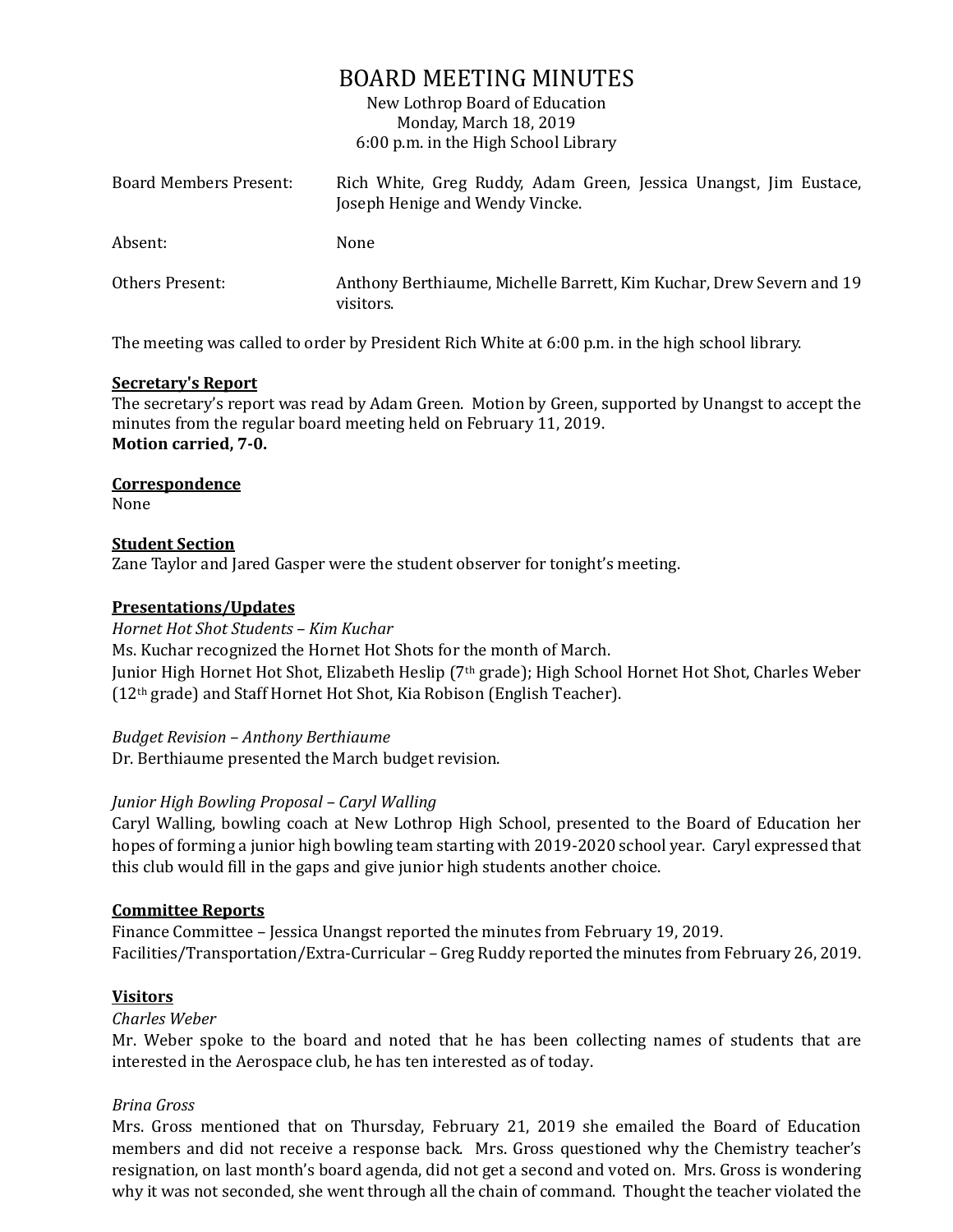IEP and HIPAA laws. Mrs. Gross feels like the children and the parents deserve an official statement of what is going on. Does this mean this teacher can come back? Mr. White, Board President, noted to Mrs. Gross that he could respond back to her. Policy states that the superintendent accepts resignations on behalf of the district.

## *Dan Gross*

Mr. Gross mentioned that he would like to know the hiring process of the district as this is taxpayer's dollars. His two daughters need this class. Mr. White, Board President, noted that Dr. Berthiaume will send you the new hire process policy.

## *Jerry Birchmeier*

Mr. Birchmeier mentioned that this rules of engagement is abuse and harassment. Keep targeting a person who needs support, not criticism. Ms. Kuchar gave all these students hugs who just received awards. This is what New Lothrop is like. These comments that are being made about this teacher are career ruining comments and they should not be allowed. Mr. Birchmeier stated that he is appalled to hear this. This teacher would go out of the way to help students during her prep time and lunch. Mr. Birchmeier stated that it's up to you folks, we have to move on. To curve the student's grades, these kids need to be prepared for college and the work place. Employers are not going to put up with this. This is abuse, harassment and work place violence. Mr. Birchmeier stated that he is ashamed to have to be here.

# **Financial Reports**

Jessica Unangst read the financial report and presented the following bills for payment: General fund, \$624,666.33; school service, \$24,674.26; for a total of \$649,340.59. Motion by Green, supported by Henige to approve the payment of bills. **Motion carried, 7-0.**

The monthly financial report was read as follows: beginning balance, \$793,542.30; receipts, \$910,880.54; expenditures: \$649,340.59; for an ending balance of \$1,055,082.25. Motion by Eustace, supported by Vincke to accept the monthly financial report as submitted. **Motion carried, 7-0.**

# **Action Items**

Motion by Green, supported by Unangst to approve the March 2019 budget revision as presented. **Motion carried, 7-0.** 

Motion by Henige, supported by Ruddy to approve the 2019-2020 school year calendar as presented. **Motion carried, 7-0.**

Motion by Unangst, supported by Eustace to approve the revised Online, Dual Enrollment, Independent Study and Seat-time waiver roster for second semester as presented. **Motion carried, 7-0.**

Motion by Ruddy, supported by Henige to approve the contract with Focal Revolution in an amount not to exceed \$7,700.00 as presented. **Green, abstained Motion carried, 6-0.**

Motion by Ruddy, supported by Unangst to approve participation in the Shiawassee RESD Mutual Aid Agreement, as presented. **Motion carried, 7-0.**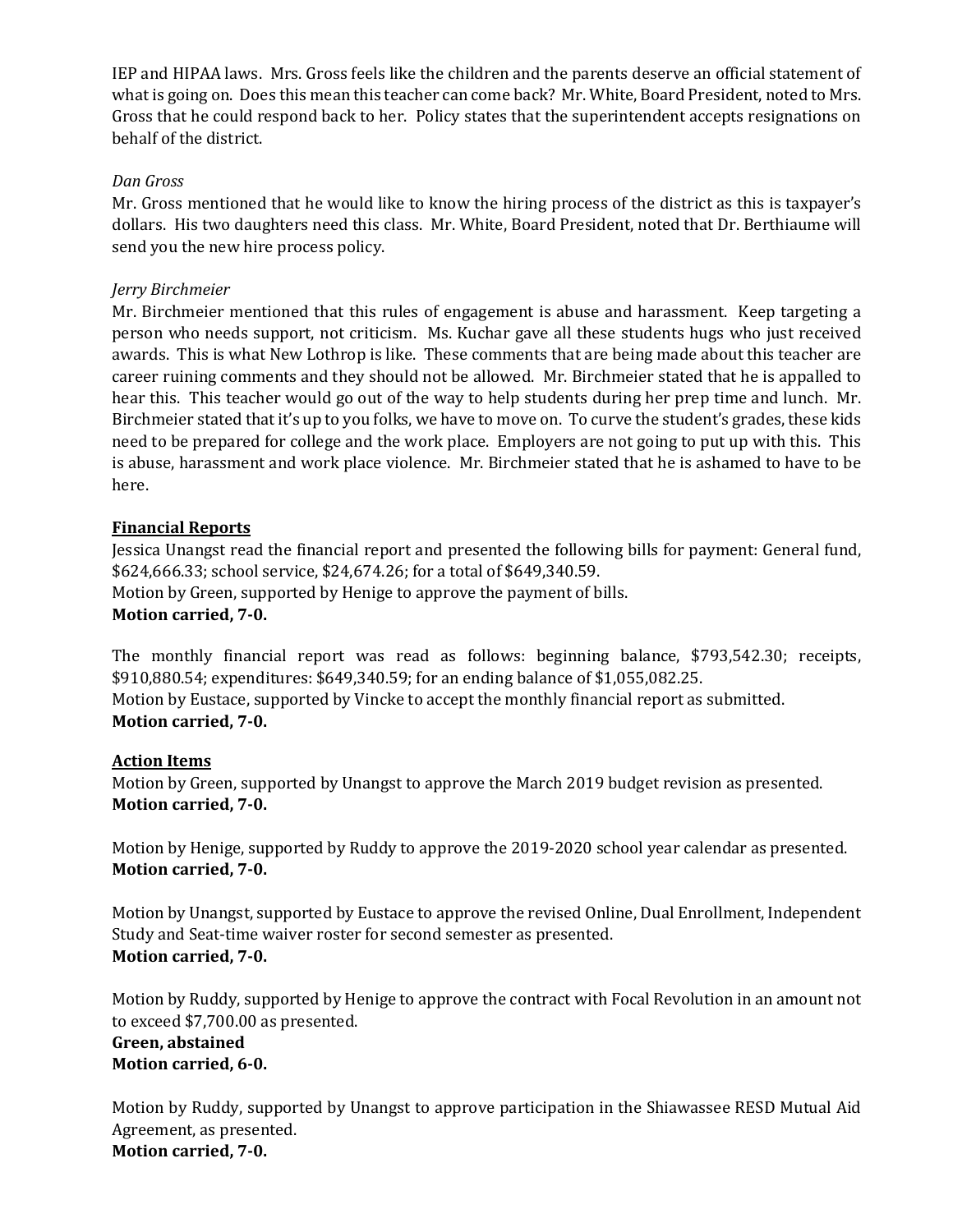Motion by Henige, supported by Green to approve the designation of a school safety liaison and emergency contact to the attorney general hotline resolution, as presented. **Motion carried, 7-0.**

Motion by Unangst, supported by Green to approve the Aerospace club proposal. **Motion carried, 7-0.**

### **District Updates**

#### *Athletics – Drew Severn*

Mr. Severn reported that the wrestling team won team regionals in Cass City. Also, qualified eight out of individual regionals and made it all the way to semifinals at team states, before falling to Clinton. At individual states we had 6 placers: Alex Wolford (7<sup>th</sup>), Cam Orr (6<sup>th</sup>), Micah Poletti (6<sup>th</sup>), Andrew Krupp  $(5<sup>th</sup>)$ , Logan Zell  $(2<sup>nd</sup>)$  and Austin Wolford (State Champion). Boys basketball made it all the way to district finals against Ithaca and lost in the finals. Girls basketball beat Millington to clinch the girls district championship. The girls then lost a hard fought battle against Hamady in the regional tournament. The bowling team qualified for the state bowling tournament held in Battle Creek. They made it into the top ten just missing the finals qualification which is the top eight teams. Tate Steinborn qualified for individual states and was runner-up. Lastly, Tate and Braden Sovis were named Academic All-State for the 2019 bowling season. Next projects include the baseball and softball scoreboards. These scoreboards are projected to be installed during spring break. Spring sports began on Monday, March 11th with first practice; junior high baseball/softball begins today and track will begin on April 1st. The winter sports surveys are being finished up by players this week and the parent survey deadline was last Friday. Winter coach evaluations will begin after spring break. Mr. Severn discussed the possibility of the MMAC league incorporating a  $3rd/4th$ ,  $5th/6th$  boys' and girls' basketball league. Also, considering possibly adding 3rd/4th, 5th/6th flag football in the spring. Discussion and voting will take place at the April MMAC meeting.

#### *Elementary – Michelle Barrett*

Mrs. Barrett reported that the third trimester began on March  $11<sup>th</sup>$  and report cards were sent home today. Recently, the elementary hosted several great events including: Family STEM night, candy bar bingo, dodgeball tournament and the Mott Clowns performed an anti-bullying assembly. The master schedule for 2019-2020 is being put together. Mrs. Barrett mentioned that next year's 5<sup>th</sup> and 6<sup>th</sup> graders will be moving into two sections each and moving one teacher down to  $3<sup>rd</sup>$  grade. Looking at moving 2nd graders into lunch/recess with the 3rd and 4th graders to even out numbers at recess. Also looking at religion times and what works best in the schedule. For March is reading month several fun activities took place: the read-a-thon wrapped up today and the student council is going to put on an Animal Zoo for the winning grade level. The mobile STEM lab took place a few weeks ago, it was a neat opportunity for students to learn science in a different environment. Kindergarten and Developmental Kindergarten numbers are looking really good for the start of next school year.

#### *High School – Kim Kuchar*

Ms. Kuchar stated that she has not received any applicants for the Chemistry/Physics position. Patti Copes has been hired as the temporary instructional aide. Varsity quiz bowl league champs qualified for the state championship on April 12 and 13. National Honor Society recently hosted a blood drive and we had 39 donors that produced 32 units of blood. The FFA Convention and Labor Auction took place last week. Ms. Kuchar read to Mrs. Whitman's kindergarten class. Staff and administration met for a student handbook meeting. High School SIP meeting discussed vaping and the formula for determining Valedictorian and Salutatorian. The 35th annual Mock Rock took place last Friday, March 15th and the 1st annual Sadie's dance took place on Saturday, March 16th. The World War II Museum took place in the high school gym on Tuesday, March 19th. National Honor Society committee meets tomorrow. Three of our students were inducted into the Shiawassee Scholars. Quarter three ends this Friday. The high school is gearing up for testing day. The 8<sup>th</sup> -11<sup>th</sup> graders will be taking the PSAT/SAT, Seniors will be off that day, and 7<sup>th</sup> graders are taking a field trip. Course requests have been completed and entered into PowerSchool.

# *District – Anthony Berthiaume*

Dr. Berthiaume mentioned that the district recently received exemplary status and our graduation rate was 100% for 2018. Thank you to our teachers and our staff for their time and commitment to the district. Dr. Berthiaume noted that our campaign committee has met several times over the past month and he can't thank them enough for their time and effort. The district is getting ready for next